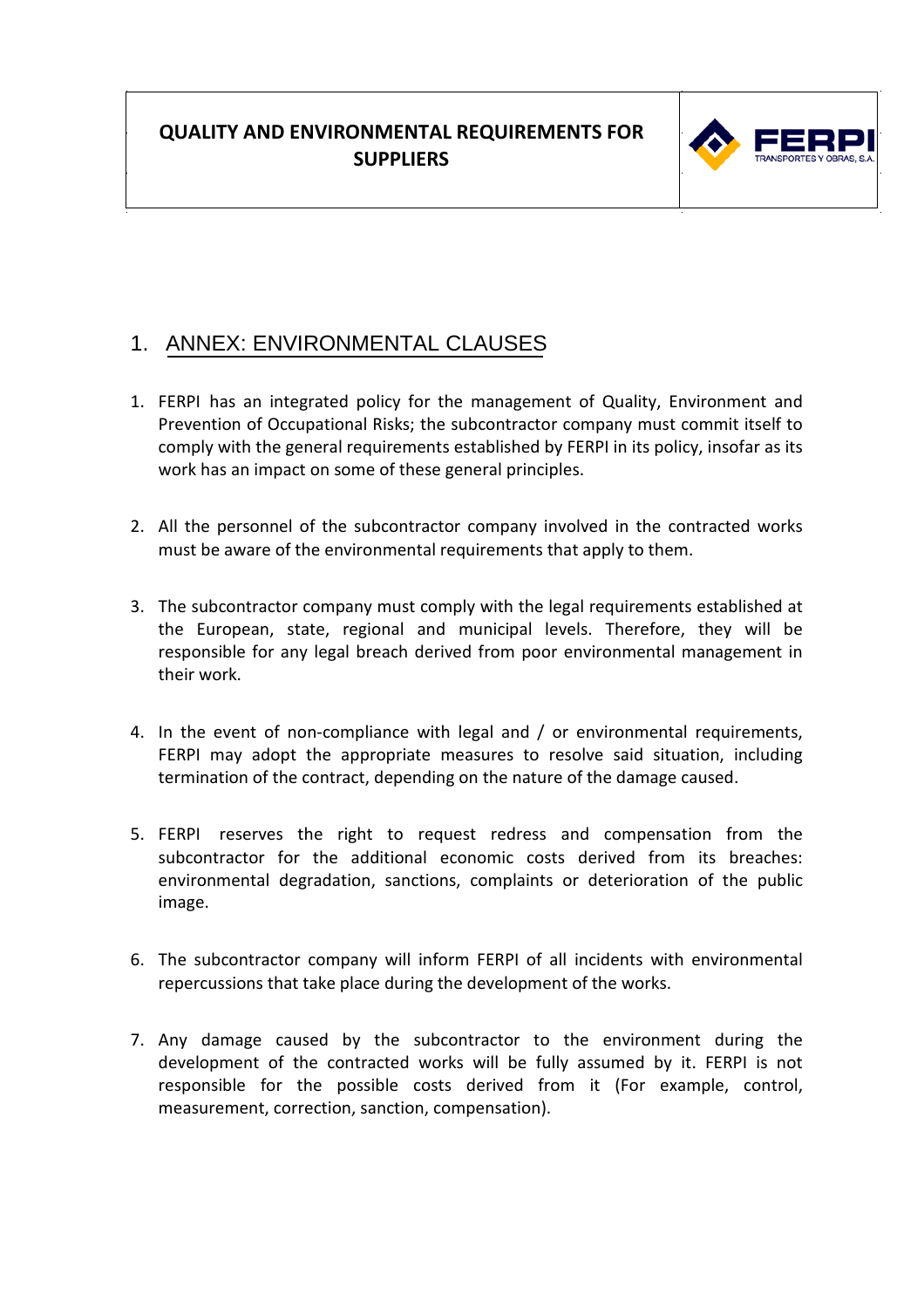

- 8. In the case of the subcontractor company subcontracting some of the work, the new company hired will be obliged to comply with all the environmental requirements applicable to the first one.
- 9. The subcontractor company undertakes to communicate to FERPI the information on environmental matters derived from its activities: environmental requirements, inquiries, data, incidents, reports. Likewise, FERPI may request from the subcontractor the information of an environmental nature that it deems appropriate, such as records of delivery of waste to the manager, documents of acceptance, control and monitoring documents, analysis reports, etc.
- 10. The subcontractor company will carry out the operational control, monitoring and measurement related to the waste, discharges, emissions and noise generated by it in the development of its work, being necessary to keep the records that demonstrate the correct performance of these activities.
- 11. FERPI may carry out inspections on the activities carried out by the subcontractor, during all the execution phases.
- 12. The subcontractor company will ensure that the facilities used in the development of its work are orderly and clean, such as, for example, the areas for storing materials and carrying out the work.
- 13. The subcontracting company will provide its work sheds and warehouses with selective waste collection services and a sanitation network.
- 14. The areas that suffer some temporary alteration as a result of the work carried out by the subcontractor will be returned by it to its original state at the end of said work.
- 15. The subcontractor company is obliged to carry out the storage, removal and management of urban and hazardous waste derived from its activities in accordance with current legislation and the particular requirements established by FERPI. Information on this management (eg. control and monitoring documents) may be requested by FERPI at any time.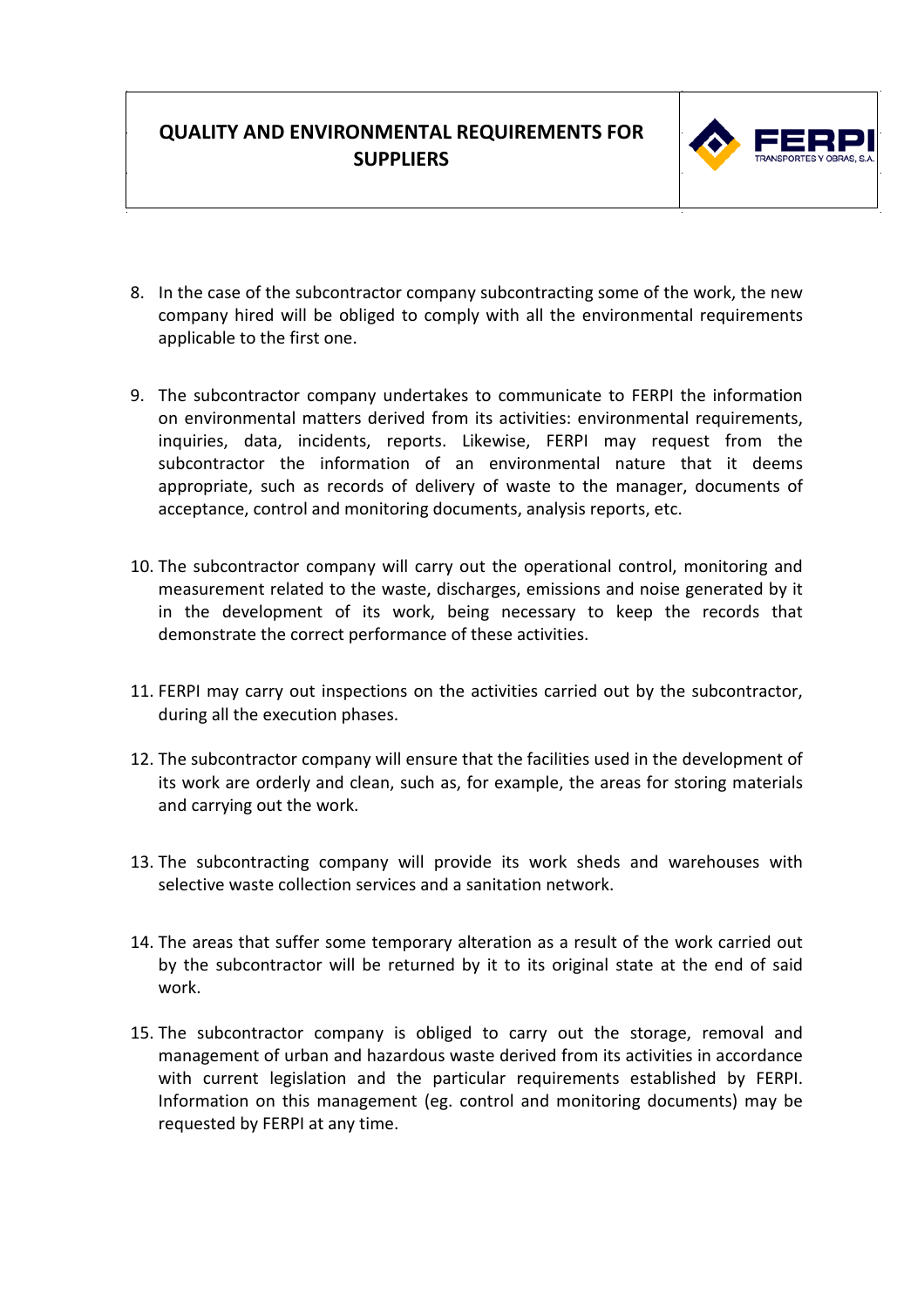

- 16. At all times, the subcontracting company undertakes to minimize the inconvenience to its surroundings, providing the necessary means to do so.
- 17. The location of the machinery will be in places enabled for this purpose, taking measures to avoid possible leaks to the ground.
- 18. The subcontractor company will wash and clean its machinery and equipment in facilities authorized for this that prevent uncontrolled spills.
- 19. Maintenance operations (greasing, oil change, replacement of elements) will be carried out, avoiding as much as possible the generation of waste, emissions or effluents.
- 20. The abandonment of waste or dumping in places not authorized to do so is prohibited. At waste generation sites, the subcontractor will have the necessary containers, according to the types and segregation provided. The containers will be identified and marked.
- 21. The mixing of hazardous waste of different nature and the dilution of liquid waste classified as dangerous with water or any other effluent for its discharge is prohibited.
- 22. The subcontractor company will ensure the correct operation of the devices or screens to minimize the noise level of the vehicles, machinery and equipment, as well as compliance with the technical inspections thereof.
- 23. Machinery that uses combustion engines must be periodically checked and overhauled to avoid abnormal noise and emissions. Only approved fuels will be used.